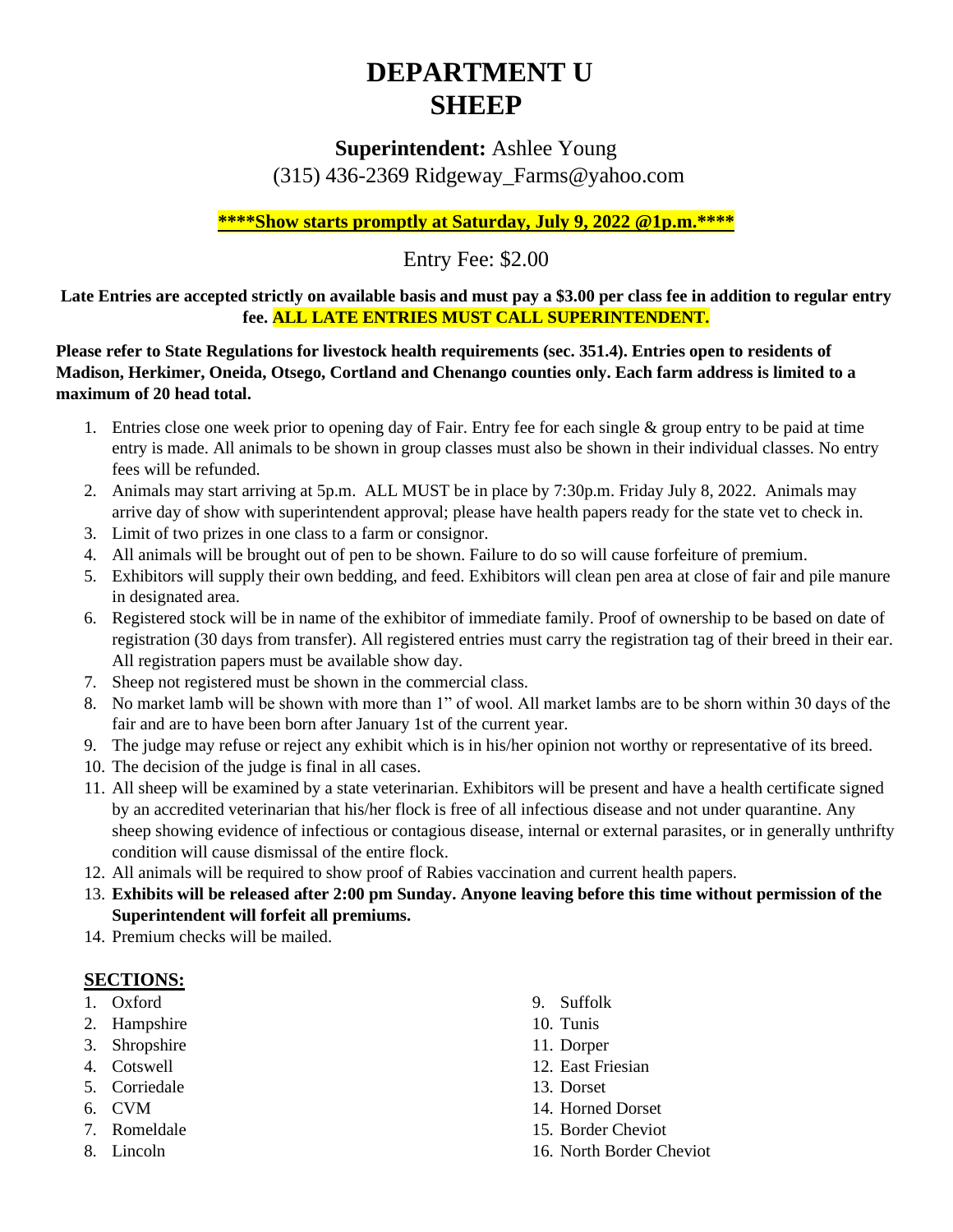- 17. Southdown
- 18. Finn
- 19. Shetland
- 20. Jacobs
- 21. Icelandic
- 22. Any other breed
- 23. Commercial White Wool Breeds
- 24. Commercial Naturally Colored Breeds
- 25. Commercial White Meat Breeds

#### PREMIUMS – SECTIONS 1-25: 1st \$10.00; 2<sup>nd</sup> \$8.00; 3<sup>rd</sup> - \$5.00 **SECTION 26**: 1<sup>st</sup> \$8.00; 2<sup>nd</sup> \$6.00; 3<sup>rd</sup> \$3.00

#### *Classes are divided by the following and are the same for all breeds:*

Junior Lambs – born on or after 2/16 current year Intermediate Lambs – born  $1/1 - 2/15$  current year Senior Lambs – born  $9/1 - 12/31$  previous year Junior Yearling Ewes – born  $1/1 - 8/31$  previous year Senior Yearling Ewes – born  $9/1 - 12/31$ , to be 12-24 months of age

# **CLASSES FOR SECTION 1-25**

- 1. Junior Ram Lamb
- 2. Intermediate Ram Lamb
- 3. Senior Ram Lamb
- 4. Pair Ram Lambs
- 5. Yearling Ram, any ram 12-24 months old
- 6. Mature Ram, 24+ months old. \*\*\*Must be able to be handled by 4-H'er\*\*\*
- 7. Pair of Rams ( any age)
- Champion Ram-  $1<sup>st</sup>$  and  $2<sup>nd</sup>$  in each class competing.
- 8. Junior Ewe Lamb
- 9. Intermediate Ewe Lamb
- 10. Senior Ewe Lamb
- 11. Pair of Ewe Lambs
- 12. Ewe, Yearling
- 13. Ewes, 2-3 years old.
- 14. Ewes, 4 years and older.
- 15. Pair of Mature Ewes.
- 16. Best Two Females, owned and bred by owner.
	- Champion ewe,  $1<sup>st</sup>$  and  $2<sup>nd</sup>$  of each class competing.
- 17. Dam and Offspring(s)
- 18. Get-of-Sire (any three, any sex, any age but by the same sire)
- 19. Flock- 1 Ram (any age and 2 ewes any age)
- 20. Mixed Pair, 1 male and 1 female.

\*\*\*Supreme Champion Ram & Supreme Champion Ewe- All breed champions will compete including the commercial class. \*\*\*

### **Section 26- Market Lambs (Shown after the breed classes)**

No market lamb will be shown with more than 1 inch or wool. All market lambs to be judged on market basis- ewes or whether- **NO RAMS.**

- 1. Market Lamb- Light weight
- 2. Market Lamb- Medium weight
- 3. Market Lamb- Heavy weight
- 4. Pen of Three Lambs